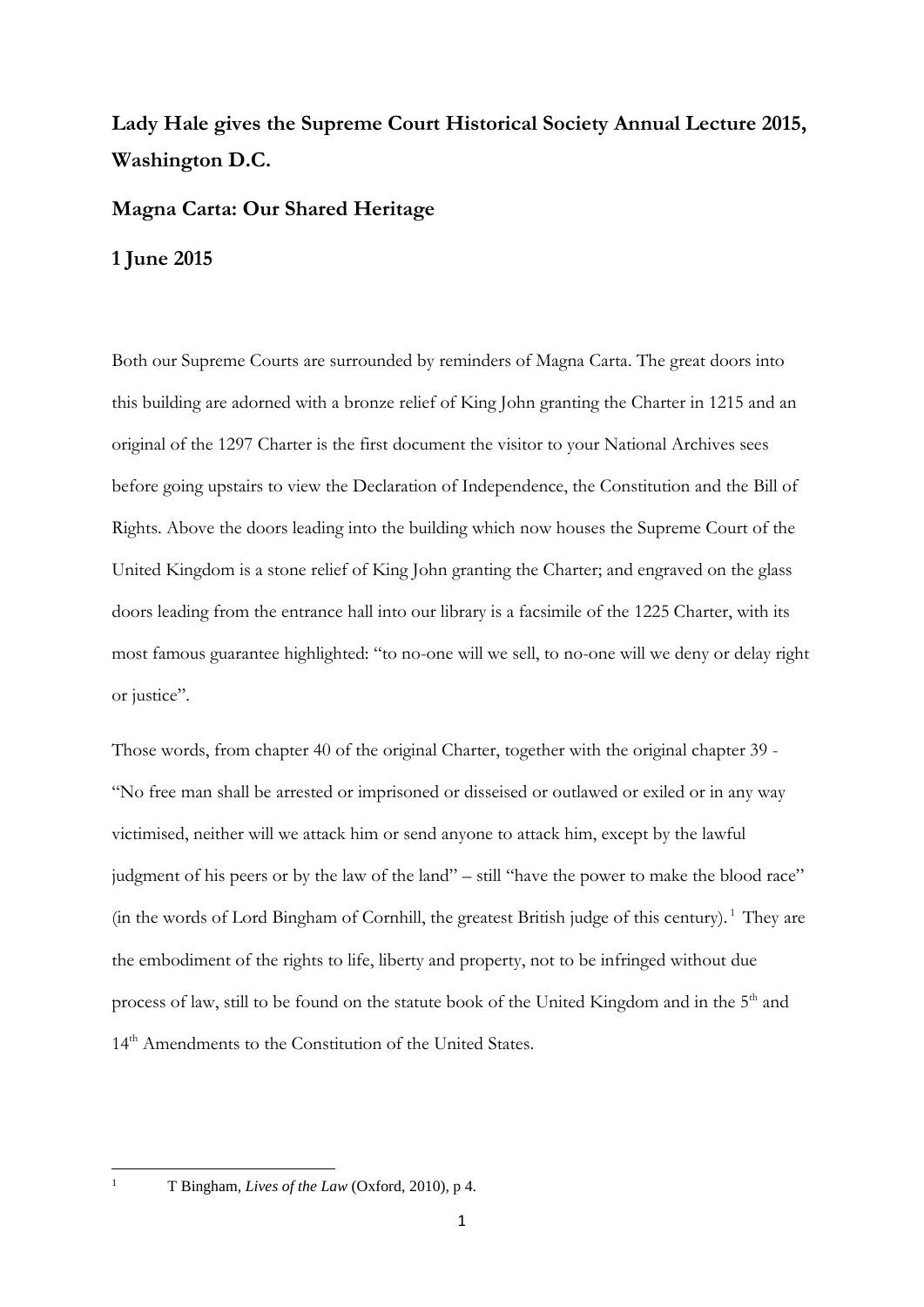My own blood raced too a few weeks ago – just after the last Parliament had been dissolved – when I received my own writ of summons, sealed with the privy seal, giving me exactly 40 days' notice of "a certain Parliament to be holden at Our City of Westminster" – harking back, I felt sure, to chapter 14 of the original Magna Carta:

"And to obtain the common counsel of the kingdom about the assessing of an aid . . . or of a scutage, we will cause to be summoned the archbishops, bishops, abbots, earls and greater barons, individually by our letters – and, in addition, we will cause to be summoned generally through our sheriffs and bailiffs all those holding of us in chief – for a fixed date, namely, after the expiry of at least forty days, and to a fixed place; . . ."

That is the foundation of a second principle which we can trace at least as far back as Magna Carta – that the people from whom the taxes are levied should have a voice in deciding what they should be – now usually embodied in the slogan "no taxation without representation". As I understand it, it was disregarding that principle that lost us the American colonies getting on for six centuries later.

I ought, therefore, to protest, because as a member of the House of Lords I do not have a vote in the election of members of the House of Commons – I was summoned to the next Parliament weeks before the General Election which told us who those members were going to be. But since the Law Lords left the House of Lords to become the Supreme Court of the United Kingdom in 2009, neither do I have the right to sit or vote on any Parliamentary business in the House of Lords.<sup>2</sup> So I am doubly disenfranchised. In fact, the whole House of Lords ought to protest, because since 1911, when the House of Commons asserted their superiority over the House of Lords, they have not been able to interfere with "money bills".<sup>3</sup> Perhaps it is

 $\overline{2}$ <sup>2</sup> Constitutional Reform Act 2005, s 137(3).

Parliament Act 1911, s 1.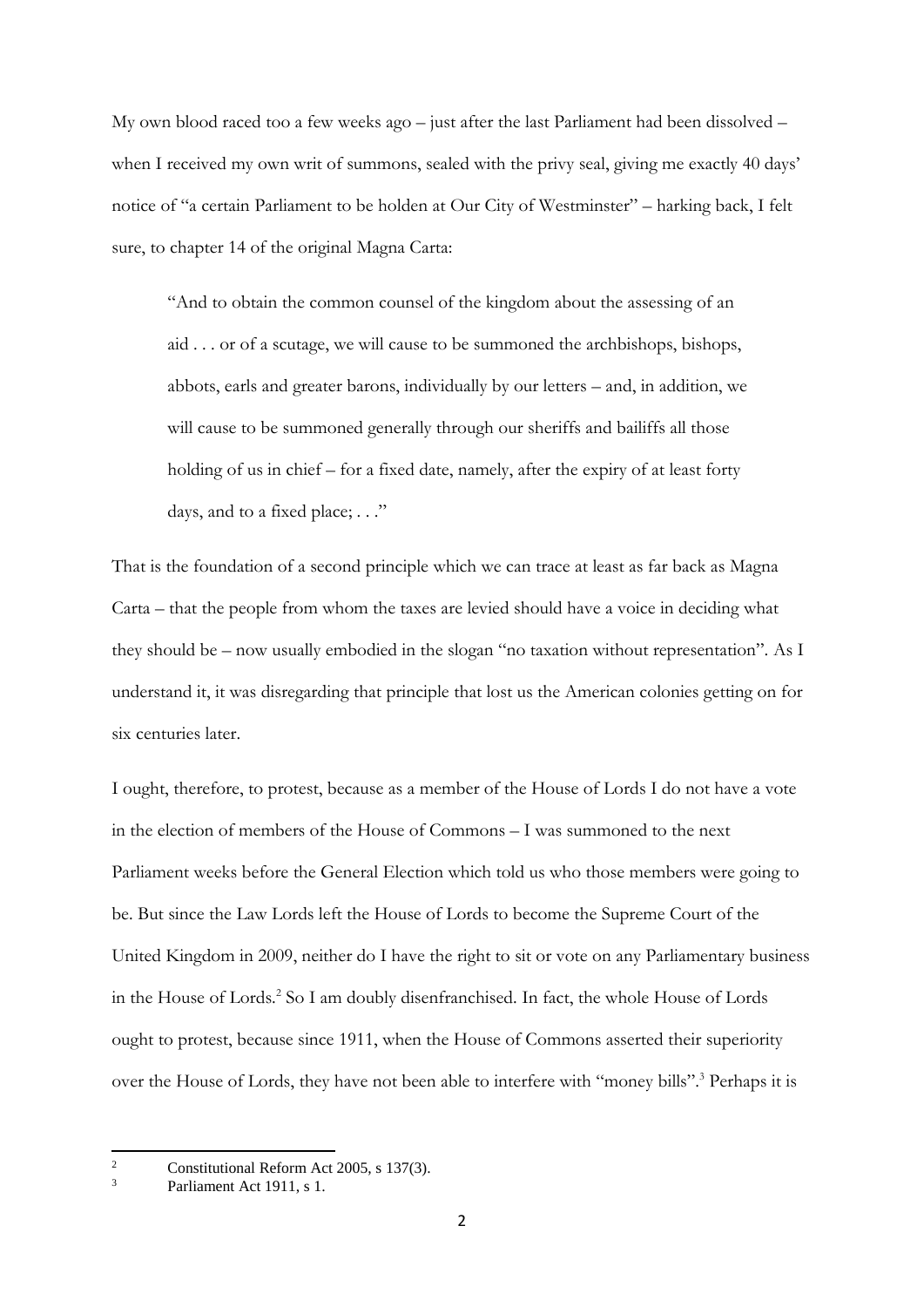we, as much as the sentenced prisoners, who should be complaining to the European Court of Human Rights that our rights have been violated.

Another of my favourite provisions from the original Charter is chapter 45:

"We will not make justices, constables, sheriffs, or bailiffs save of such as know the law of the kingdom and mean to observe it well."

This is but one of the many embodiments in the Charter of the third idea with which it is most associated – the idea that the King and his officials were as much subject to the law as were the rest of his people. The rule of law is not one-way traffic, the law which only the governed have to obey; the governors have to obey it too. Indeed, by chapter 60, the customs and liberties which the king had granted to "our men", the barons had also to observe towards "their men". They cascaded down through the feudal ranks.

Thus three great ideas, the essentials of modern constitutionalism, can all be found in the original Magna Carta of 1215: the idea that fundamental rights can only be taken away or interfered with by due process and in accordance with the law (though whether "and" means "and" or "or" is still controversial, as we shall see); the idea that government rests upon the consent of the governed; and the idea that government as well as the governed is bound by the law. No wonder the lawyers get so excited by it. All three ideas do, of course, beg the question of where the law comes from and who makes it, but I'll come back to that.

Historians tend not to be so excited about the Magna Carta of 15 June 1215. They point out that it was not so very different from the charters of other Kings; that much of its contents were simply reaffirming generally understood principles of feudal law; and above all that its most radical provisions were soon dropped. But, while the story of how the barons succeeded in extorting the Charter from King John is exciting enough, the story of what happened next is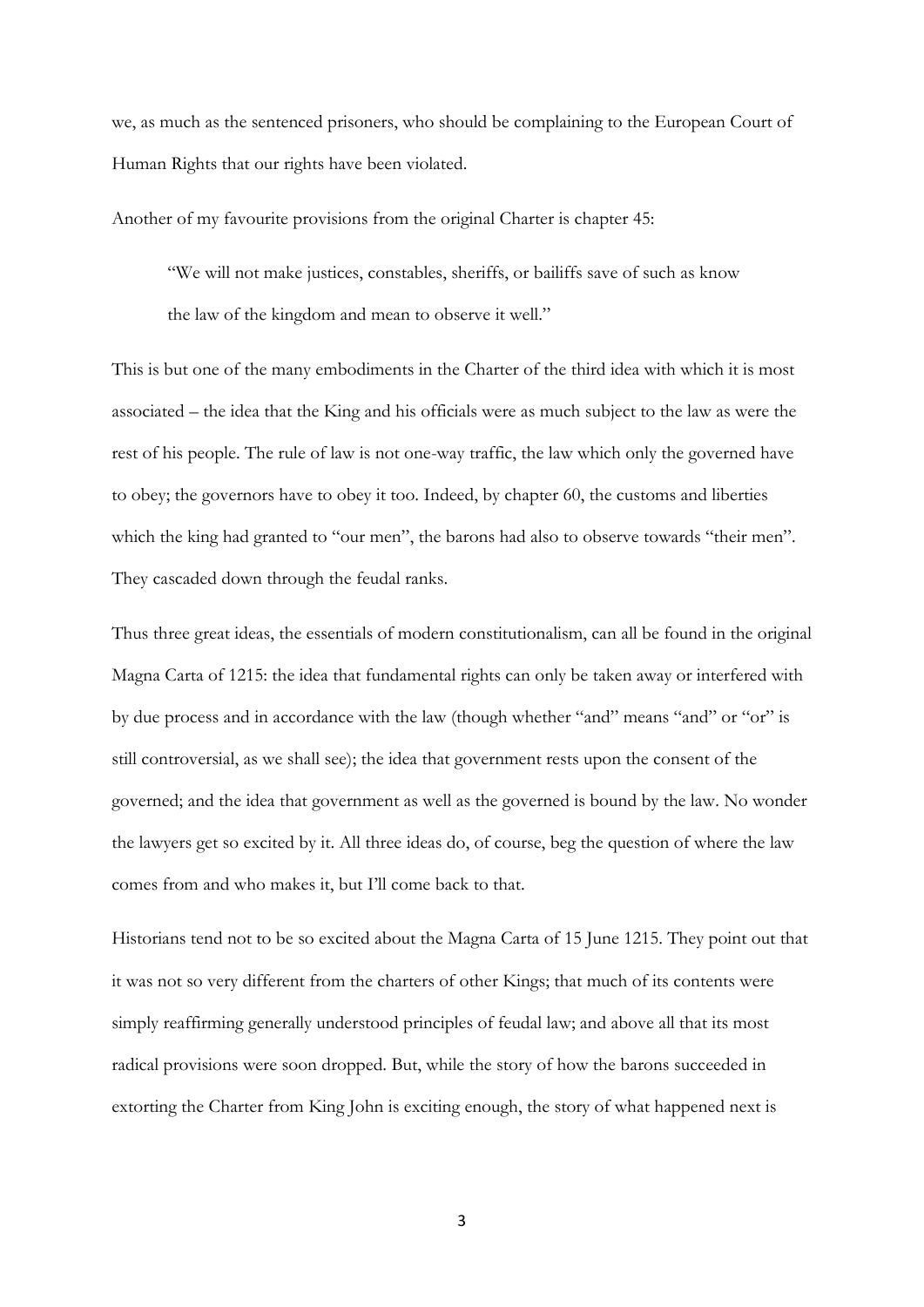even more exciting. <sup>4</sup> Only a few days after the Charter was sealed on 15 June 1215, King John asked the Pope, Innocent III, to release him from his oath to observe it. On 24 August, the Pope obliged. King John had sworn fealty to the Pope and the Pope owed him something in return. He denounced the Charter as extorted "by such violence and fear as might affect the most courageous of men"; he forbad King John to keep his oath to observe it and the barons to try and make him do so; and he declared the Charter "null and void of all validity for ever".

The result was civil war, between the barons who had extorted the Charter and the King and those loyal to him. It looked as if the barons were going to lose until they persuaded the son of the King of France, Prince Louis, to whom they had already offered the Crown, to invade. This he did in May 2016. Louis laid claim to the throne both by hereditary succession (unremarkable but untrue) and by election by the barons (remarkable but true). But he did not promise to abide by the Charter. By October, it looked as though John was heading for defeat when he set out across the Wash – a large shallow bay in the east of England - to reinforce his garrison at Lincoln Castle, one of the few still holding out for him. John made it across the Wash, but most of his baggage did not and sank into the sands. He struggled on to Newark, south of Lincoln, but died there on 18 October. In the words of *1066 and All That* (a humorous account of all the history we think we can remember), "John finally demonstrated his utter incompetence by losing the Crown and all his clothes in the wash and then dying of a surfeit of peaches and no cider; thus his awful reign came to an end". <sup>5</sup> His body was conveyed to Worcester Abbey for burial.

Things did not look promising for his heir, his nine year old son, Henry III. But William Marshal, Earl of Pembroke, the greatest warrior of the day and the King's most loyal servant, quickly took charge. With the support of the papal legate, Cardinal Guala Bicchieri, he arranged

1

<sup>4</sup> I have relied mainly on two secondary but learned sources: A Arlidge and I Judge, *Magna Carta Uncovered* (Oxford, Hart, 2014) and D Starkey, *Magna Carta, The True Story Behind the Charter* (London, Hodder, 2015). Fortunately they agree on all essential points.

<sup>5</sup> WC Sellar and RJ Yeatman, *1066 and all that, A Memorable History of England, comprising all the parts you can remember, including 103 Good Things, 5 Bad Kings and 2 Genuine Dates* (London, 1930; Methuen, 1999), pp 34-35.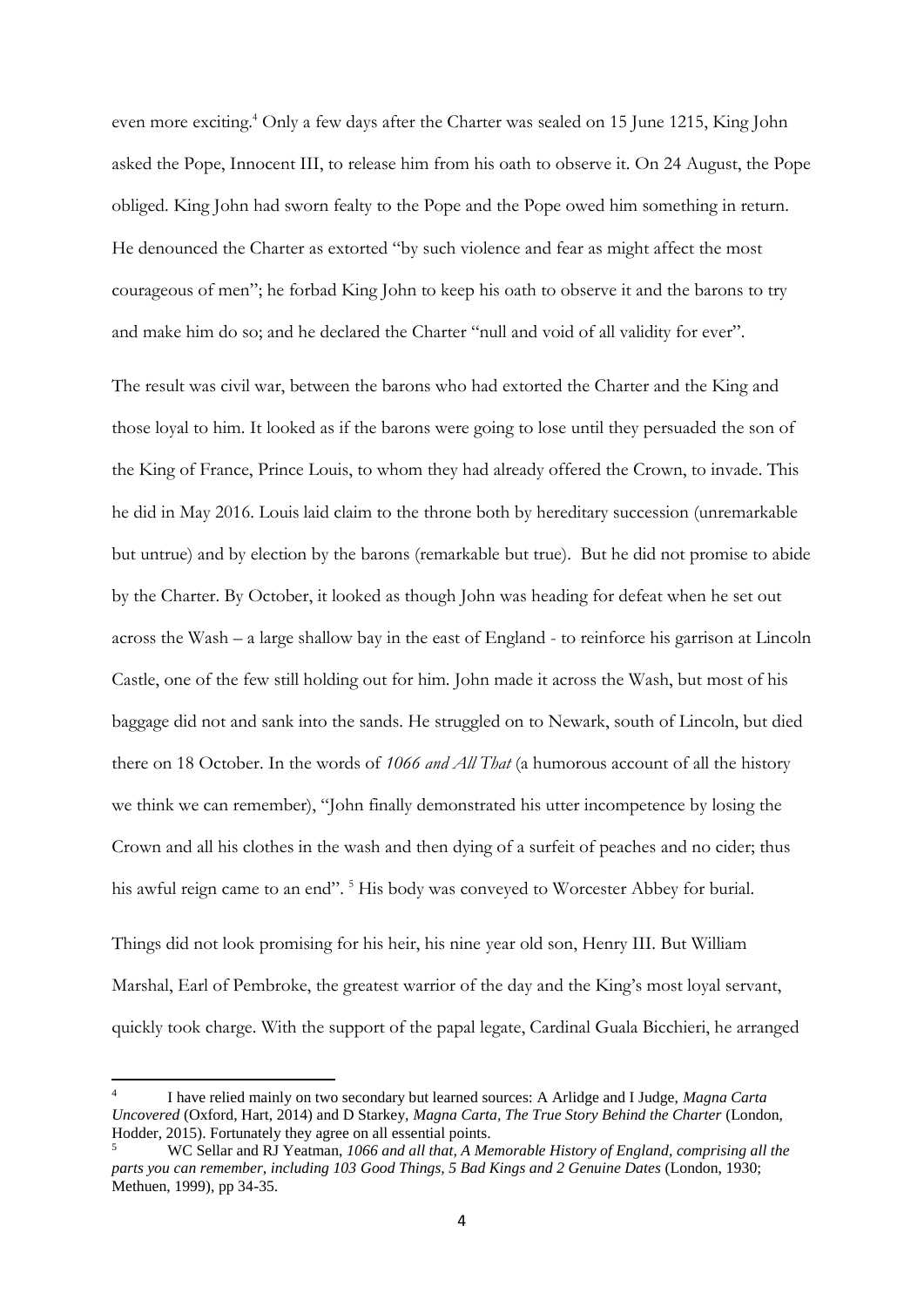for Henry's coronation in Gloucester and was (reluctantly) appointed regent of king and kingdom. The court travelled to Bristol<sup>6</sup> where the King's council reconvened. There the King was advised to re-issue Magna Carta, which was sealed by Marshal and the Cardinal because the boy-king had no seal. This, the Magna Carta of 1216, reissued in 1217, formed the basis for the Magna Carta of 1225, which King Henry granted when he had acquired a great seal of his own.

The 1216 Charter was a very different document from the one exacted by the barons at Runnymede. One might call it a typical English compromise, designed to reassure the barons that the legal rights they cared about most were preserved but also to preserve the status of the monarchy. Most importantly, it did not contain the original chapter 61 (known as the "security clause"), which had given to 25 barons, to be chosen by the Runnymede rebels, extraordinary powers to enforce the provisions of the Charter against the King and his officials. These powers were what had most provoked the indignation of the Pope and the feudal purists. Some of the other chapters, in which King John had promised to put right particular grievances, were quietly dropped, because they were deemed specific to the political situation in 1215. Other chapters were described in the 1216 Charter itself as "important yet doubtful"<sup>7</sup> and so were to be "deferred until we have fuller counsel, when we will, most fully in these as well as other matters that have to be amended, do what is for the common good and the peace and estate of ourselves and our kingdom." Among these were the chapters dealing with the levying of aids and scutage, including my favourite chapter 14, but the principle of no taxation without common consent did come back in other ways.

Thus it was that, by losing those chapters, the famous chapters 39 and 40 of the 1215 Charter were combined to form chapter 29 of the 1216 and all subsequent Charters, including that of 1297, which was enrolled on the English statute book (the notion that the King and his council,

Chapter 42.

 $\overline{6}$ Then the second city in the country and one with which I am proud to be associated, as Chancellor of the University of Bristol.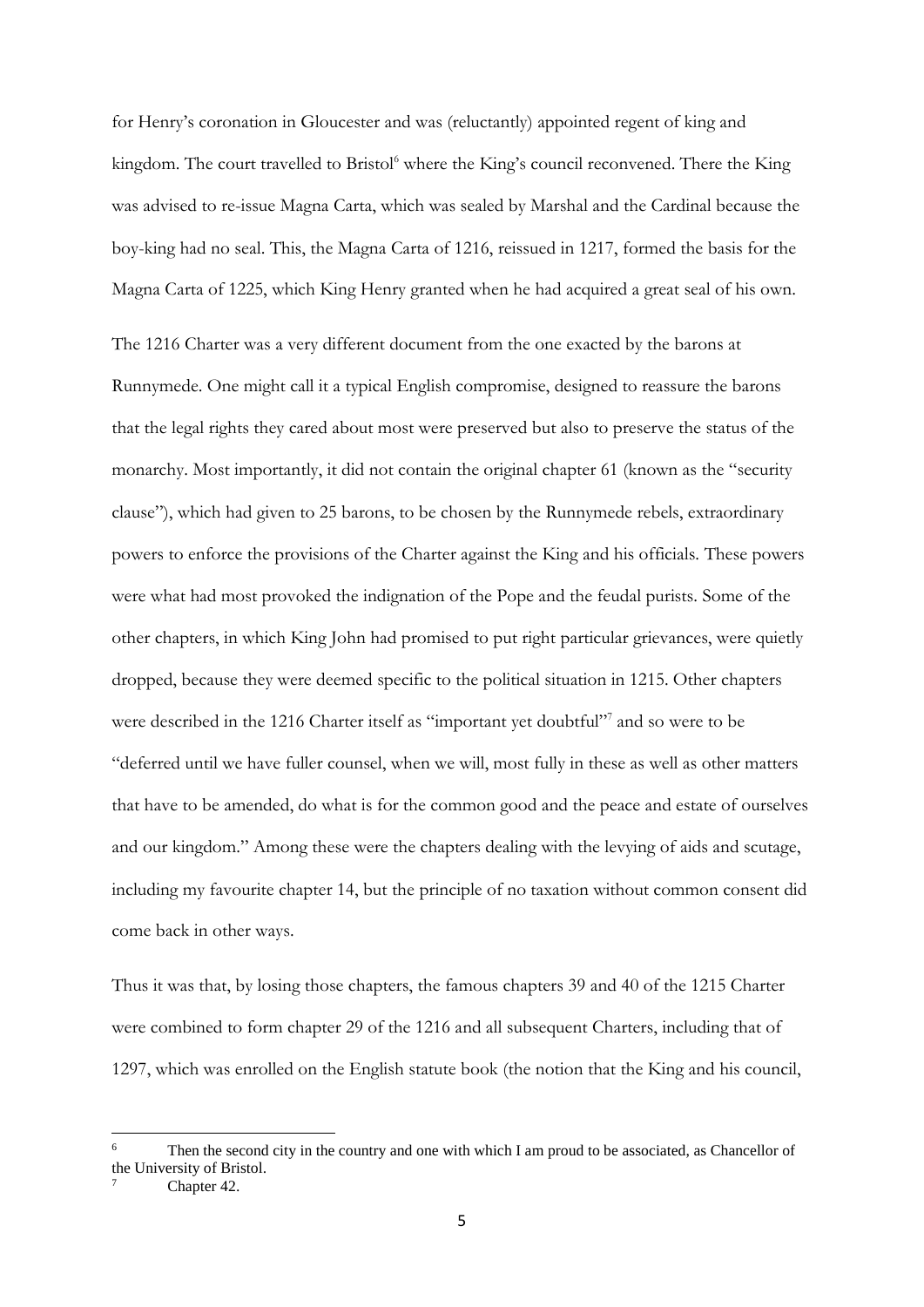in Parliament assembled, could make laws having emerged during the  $13<sup>th</sup>$  century). In granting the 1297 Charter, Edward I did no more than quote the 1225 Charter of his father Henry III. This had three significant changes from the 1215 and 1216 charters: it was granted by the King "of our own spontaneous goodwill"; it was not granted on the advice of his counsellors, who merely witnessed it; but "in return for this grant and gift of these liberties . . . the archbishops, bishops, abbots, priors, earls, barons, knights freeholders and all of our realm have given us a fifteenth part of their movables". No longer a product of coercion, it was nevertheless a contract with the people: liberty and the rule of law in return for the taxes the King needed to run maintain his state and wage his wars.

That Henry III was still around in 1225 to reissue the charter was largely due to his regent, William Marshal, "the best knight in all the world". In 1217, he and the loyalists defeated the French army and their English supporters at the battle of Lincoln, and the French fleet was later defeated in a battle off Sandwich in Kent. Prince Louis renounced his claim to the English throne and promised never to assist the rebels again. The rebels were pardoned and their lands restored to them. As David Starkey puts it:<sup>8</sup>

"Magna Carta *was* revolutionary; the idea of monarchy *was* shaken to its foundations; the republican challenge *was* real. That it all ended in a classic English compromise was *not* inevitable. . . . But the central ideas of Magna Carta were retained in the reissue of the Charter in 1216 and became inviolable."

Fast forward now to the  $17<sup>th</sup>$  century: the century of the English revolutions and the century of the English colonisation of America. The English lawyers had not entirely forgotten about the principles underlying Magna Carta in the intervening years. <sup>9</sup> Magna Carta was, after all, on the statute book and procedures for putting the guarantees in chapter 29 into effect had been

<sup>1</sup> <sup>8</sup> *Op cit,* pp 135-136.

<sup>9</sup> See eg, JH Baker, "Magna Carta and personal liberty", in R Griffith-Jones and M Hill (eds), *Magna Carta, Religion and the Rule of Law* (Cambridge, Cambridge University Press, 2015).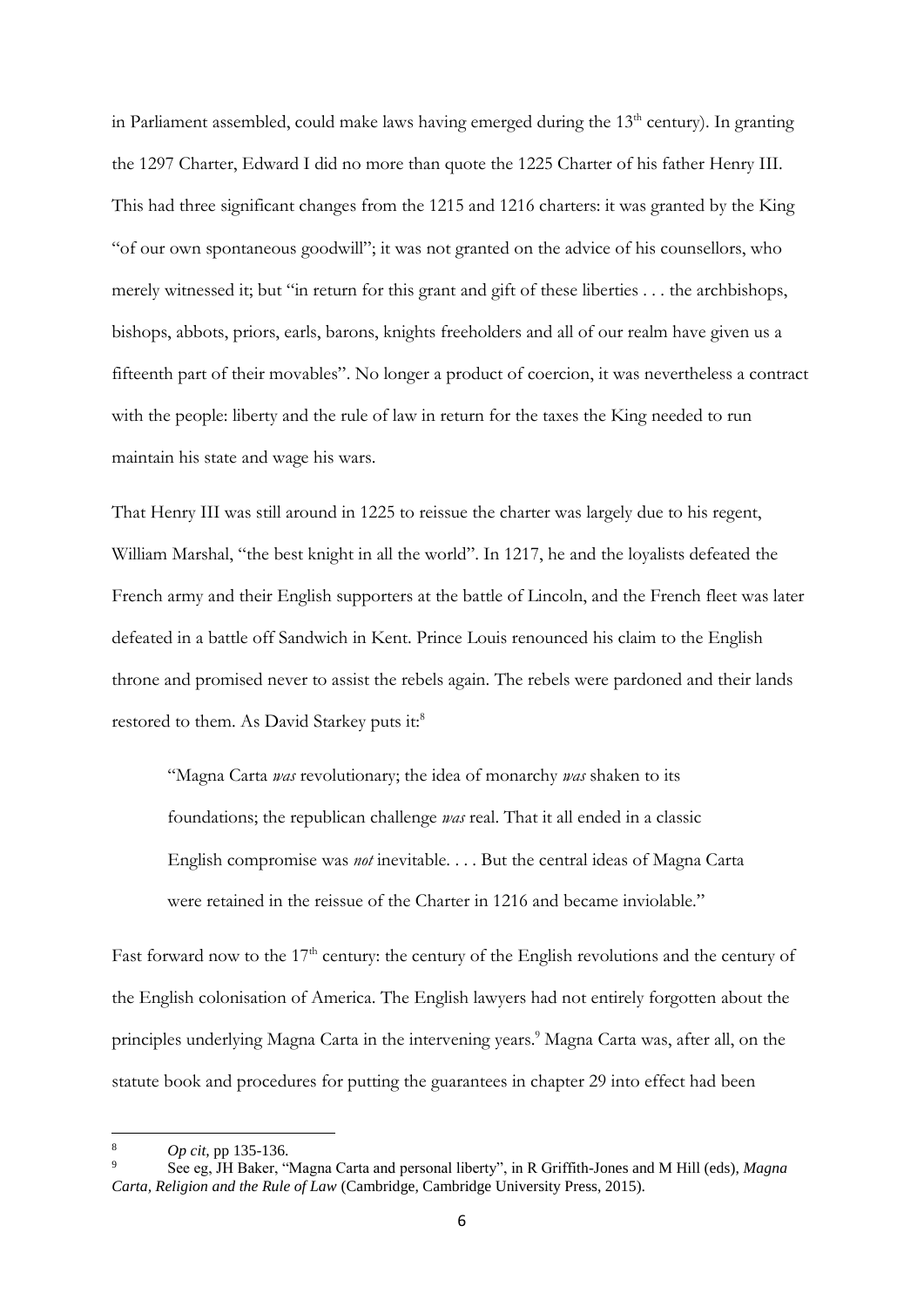developed. Magna Carta was first printed in Latin in 1508 and in English in 1534. Lawyers would also be familiar with Treatises attributed to Glanvill and Bracton on the *Laws and Customs of England*. Glanvill, writing before the Charter in about 1190, had said that "what please the Prince has force of law"; but Bracton, writing after the Charters in about 1250, had said instead that "whatever has been rightly decided and approved with counsel and consent of the magnates and general agreement of the community, with the authority of the king or prince first added hereto, has the force of law". As he explained, "the King ought not to be subject to man, but subject to God and the Law". Lawyers might also be familiar with the treatise of Sir John Fortescue, Chief Justice of the King's Bench under Henry VI in the mid 15<sup>th</sup> century, *In Praise of the Laws of England,* who said that "The King of England cannot alter nor change the laws of his realm at his pleasure. . . . he can neither change Lawes without the consent of his subjects, nor yet charge them with strange impositions against their wils".

But Magna Carta as such was not much in their minds until it was resurrected and given almost mythical power by Sir Edward Coke, appointed Chief Justice of Common Pleas by James I in 1606, just as the battle between the common law courts and the prerogative powers of the King was developing nicely, along with the battle between the King and Parliament. The three ideas, that a person should not be deprived of his liberty or his property without due process of law, that there should be no taxation without common consent, and that there were limits to the royal prerogative, featured prominently in each battle. The Great Charter of the Liberties of England was referred to in the Petition of Right of 1628, drafted by the House of Commons (of which Coke was now an elder statesman, having been sacked as Chief Justice in 1616), presented by Coke to the House of Lords and eventually accepted by them, and equivocally given royal assent by Charles I, as so often in return for the taxes he needed to raise.<sup>10</sup>

 $10<sup>10</sup>$ <sup>10</sup> Very soon afterwards, the King ordered the recall of the formula of Royal Assent, "let right be done as is desired", and substituted his own, "right should be done according to the laws and customs of the realm", which begged the question.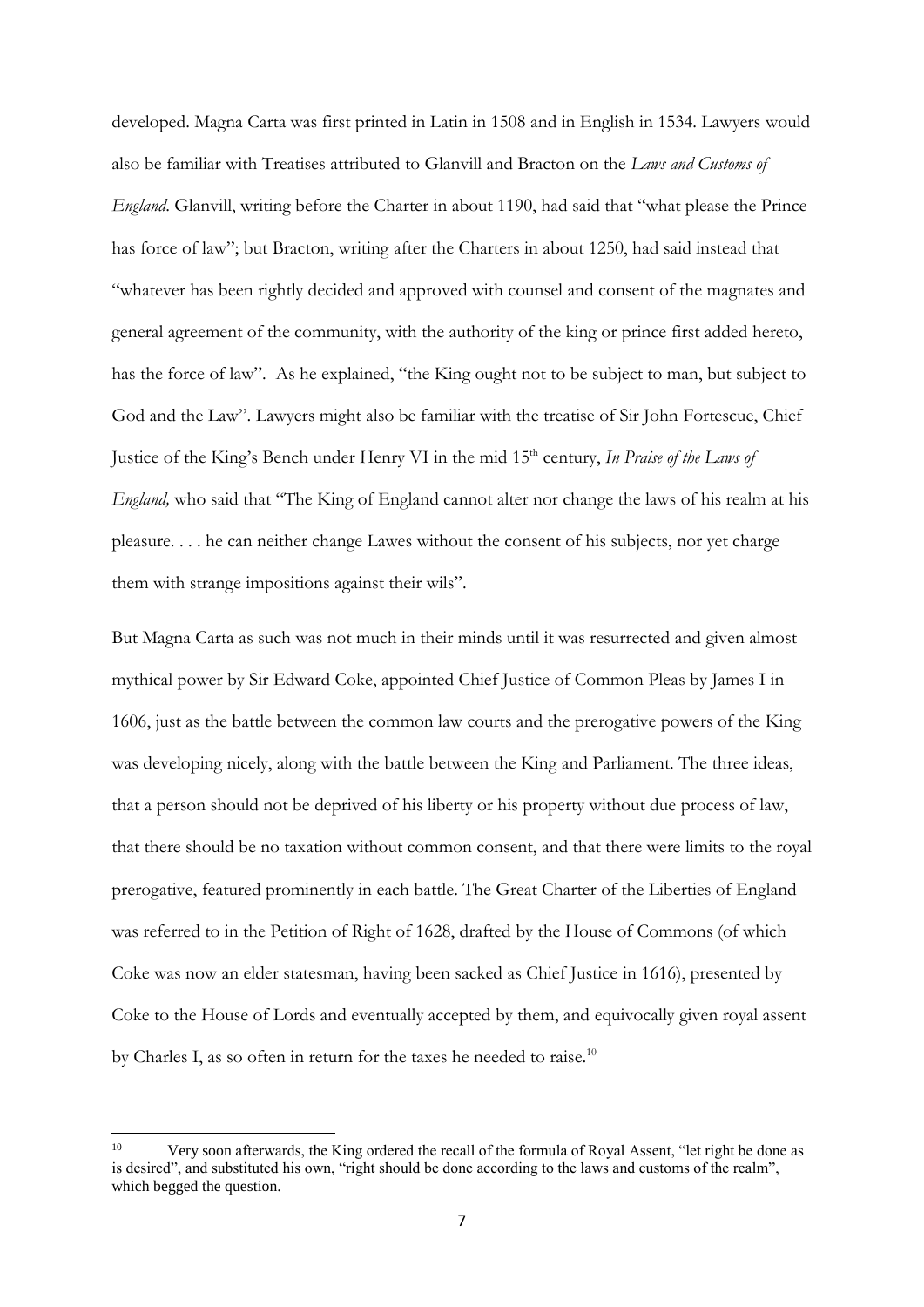Eventually, as every school child in my country ought to know, the King tried to rule without Parliament, and there was a civil war between the Royalists, the cavaliers, who were "Wrong but Wromantic", and the Parliamentarians, the roundheads, who were "right and repulsive".<sup>11</sup> The roundheads won the war and the King was put on trial for treason and executed in 1649. His calls for the adjournment of his trial were met by "the good words in the great old Charter of England" (presumably meaning "to no-one shall we delay justice", but perhaps not in the way originally intended). But his conqueror, Oliver Cromwell, was not a great respecter of civil liberties either, famously declaring that "your magna farta cannot control actions taken for the safety of the Commonwealth".<sup>12</sup> The monarchy was restored in 1660, but once again became precarious when James II reasserted his prerogative powers. The "glorious revolution" of 1688 was the result. William of Orange, married to James' daughter Mary, invaded, James fled, Parliament offered the Crown to them both, but on conditions: the Bill of Rights was enacted in 1689 and the sovereignty of the King in Parliament was firmly established. The King alone could not make law or suspend or dispense with the laws which Parliament had made. Although the Bill of Rights also prohibits excessive bail and "cruel and unusual punishment", it is mainly about the power of Parliament and not about the rights of individuals.

Meanwhile, of course, the English were establishing their American colonies on the other side of the Atlantic. They took the common law and Magna Carta with them. The Royal Charter granted to the colonists of Virginia in 1606 was partly the work of Coke and asserted that the English colonists were to enjoy the same rights as the English possessed in the homeland. Some colonists chose to create their own Magna-Carta like constitutions, such as the Body of Liberties of Massachusetts Bay, the first section of which reads remarkably like chapter 29 of the 1216 Charter, except that it refers to "in case of the defect of a law in any particular case by the word

 $11$ 11 Sellar and Yeatman, *op cit*, p 71.

<sup>12</sup> According to Clarendon, *History of the Rebellion* (not necessarily the most reliable of historians): see Arlidge and Judge, *op cit*, p 143.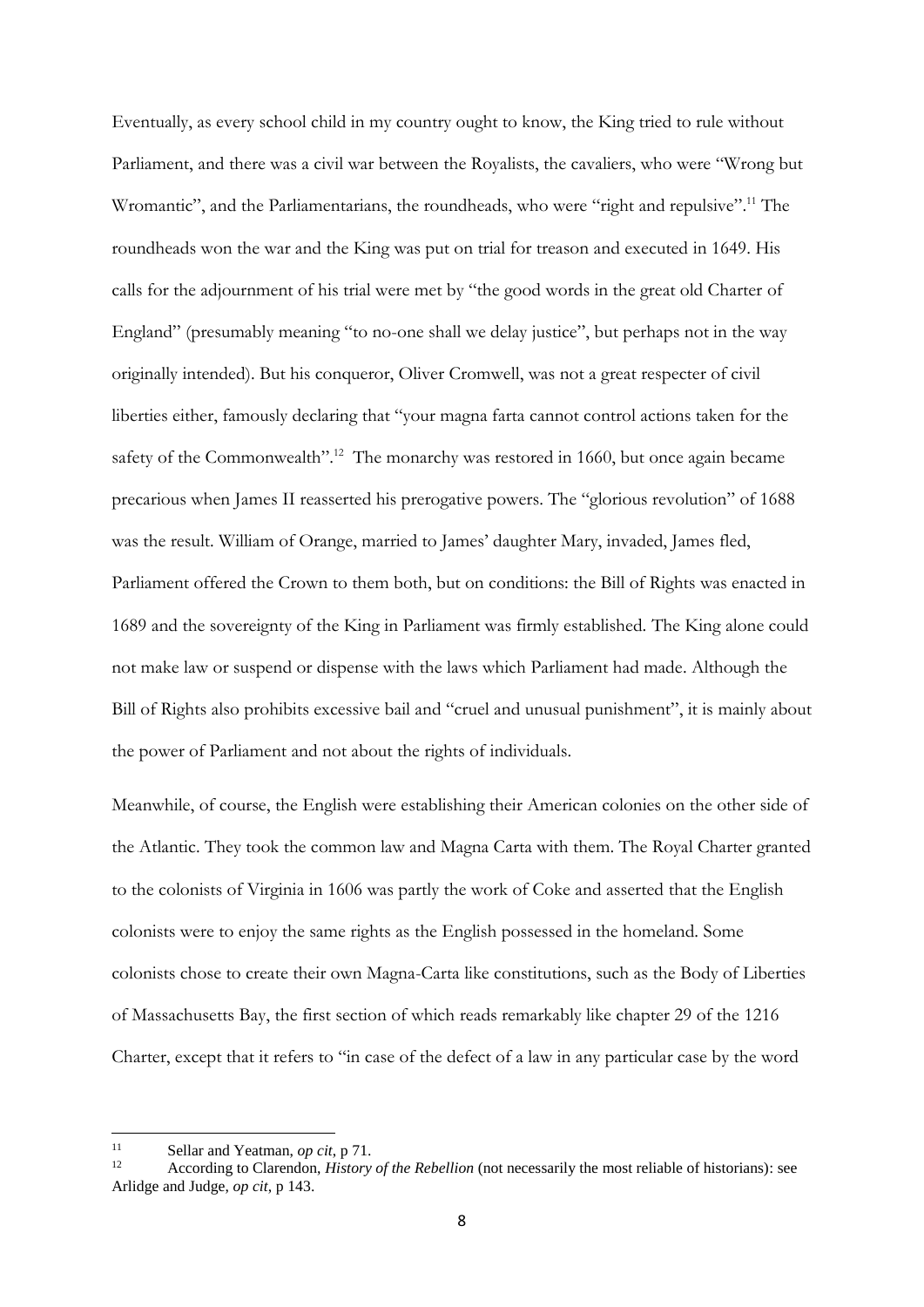of God". William Penn is being credited with the first American printing of the Great Charter and used it in framing the laws of Pennsylvania (he had had, of course, first-hand experience of the battle for English liberties before he came to found the colony<sup>13</sup>).

So was it the common law and Magna Carta which motivated the Declaration of Independence in 1776 and the framing of the new Constitution in 1787? You will know much better than I, but it seems to me obvious that the denial of their heritage as Englishmen will have played a part in the demand for independence, but the framing of the new Constitution will have needed something more. The lawyers will have known all about the writings of Sir William Coke and also of Sir William Blackstone, the pioneering academic scholar of English law, who in 1759 had disentangled the different medieval texts of Magna Carta.<sup>14</sup> They will have known about the struggles for civil liberties in late 18<sup>th</sup> century Britain. The colonists had no votes in the Parliament which was now sovereign and could pass laws which overrode their ancient rights. When that Parliament voted to impose direct taxes upon them without representation, they could cite Magna Carta when they revolted and declared their independence.

On the other hand, important though the appeal to ancient history is, the framers of the Constitution were looking to create a new model of government. Magna Carta had at least three defects from their point of view: it was a grant from the King, rather than the work of the people; it could be overridden by a sovereign Parliament; and it limited only the operations of government, not of the legislature. For the framers, it was the people, not Parliament, still less the King-in-Parliament, who were sovereign, and invested the Constitution which they adopted with its authority. They were soon persuaded that it was also necessary to enshrine their freedoms in a Bill of Rights, in order to protect them from the potential tyranny of the majority. Much of its content is an echo of the rights in Magna Carta and the Petition of Right, and of the

 $13$ <sup>13</sup> It was his acquittal of riotous assembly in 1670 which led to *Bushell's Case* (1670) 124 ER 1006, establishing that jurors could not be punished for returning a verdict of which the authorities disapproved. The Great Charter and the Charter of the Forest (1759).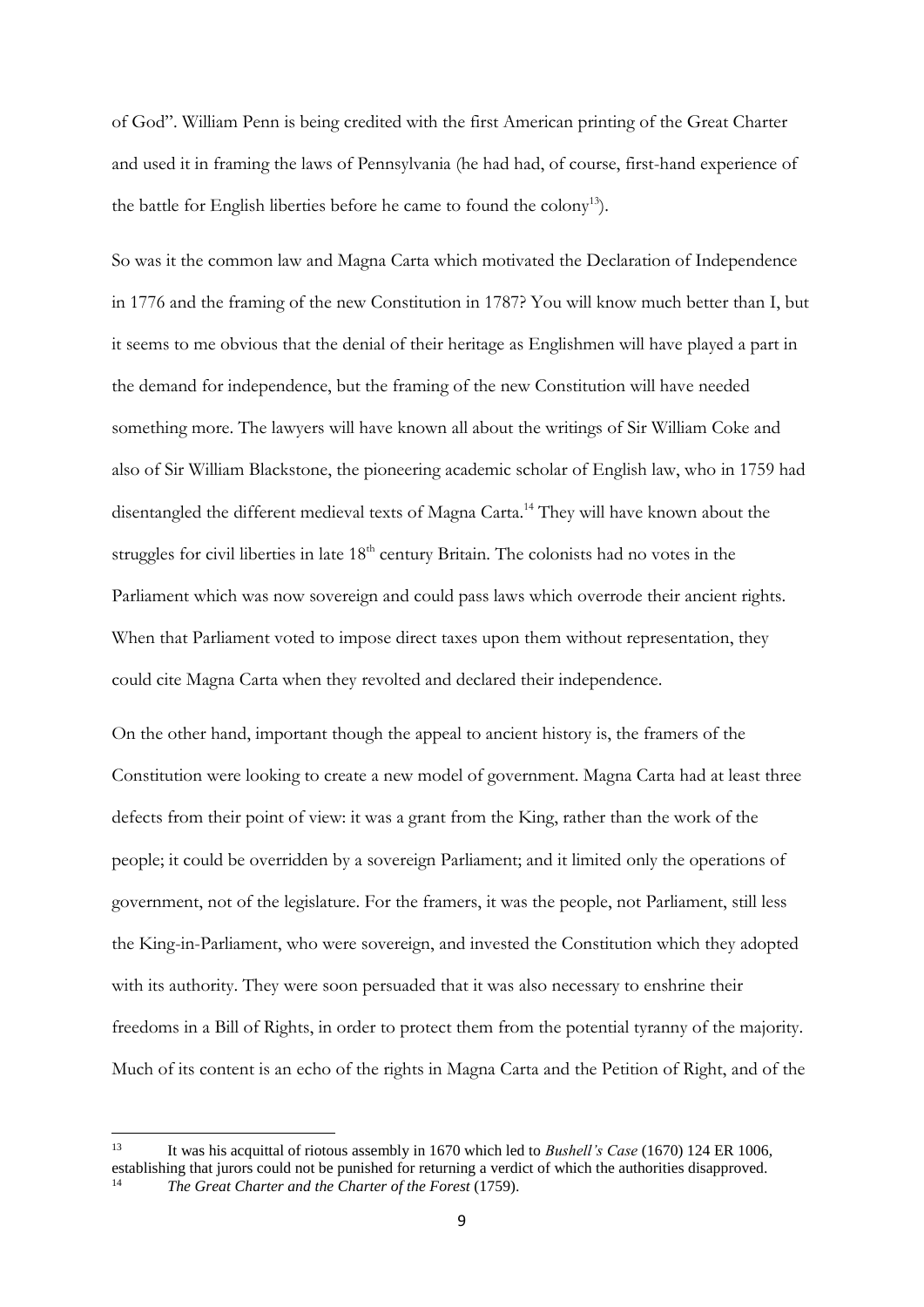machinery developed to give effect to them, such as habeas corpus and trial by jury. But did its motivation and authority come, not so much from the appeal to ancient history, but from the appeal to nature and reason, from the puritan covenant between God and his people and John Locke's theory of natural rights?<sup>15</sup>

Be that as it may, having marched together for two centuries, the constitutions of the United States and the United Kingdom went their separate ways for the next two centuries. We in the United Kingdom had to wait until the Human Rights Act of 1998 before we had a proper Bill of Rights of the sort which citizens of the United States of America would recognise. This developed out of the Universal Declaration of Human Rights of 1948, which Eleanor Roosevelt described as "an international Magna Carta of all men everywhere". Impatient at the lack of progress by the United Nations in translating its aspirations into binding obligations in international law, the Council of Europe enshrined a similar set of civil and political rights in the European Convention on Human Rights of 1950. Article 5, protecting the right to liberty and security of person, bears a remarkable resemblance to chapter 29 of Magna Carta (at least if "or" means "and").

The jurisprudence of the European Court of Human Rights began to develop in earnest once the United Kingdom and other member states accepted the right of individuals to petition the court against their own governments; many of the seminal cases which established the fundamental doctrines by which the Convention is interpreted came from the United Kingdom;<sup>16</sup> the complacency of the English lawyers who thought that the Convention embodied rights which for the most part the English had enjoyed for centuries was shaken by a number of

 $15$ <sup>15</sup> D Little, "Differences over the foundation of law in seventeenth and eighteenth century America", in Giffiths-Jones and Hill, *op cit*.

<sup>16</sup> An account is given in "Beanstalk or Living Instrument? How tall can the European Convention on Human Rights grow?" Gray's Inn Reading at Barnard's Inn, 2011, accessible at www.supremecourt.uk/news/speeches.html.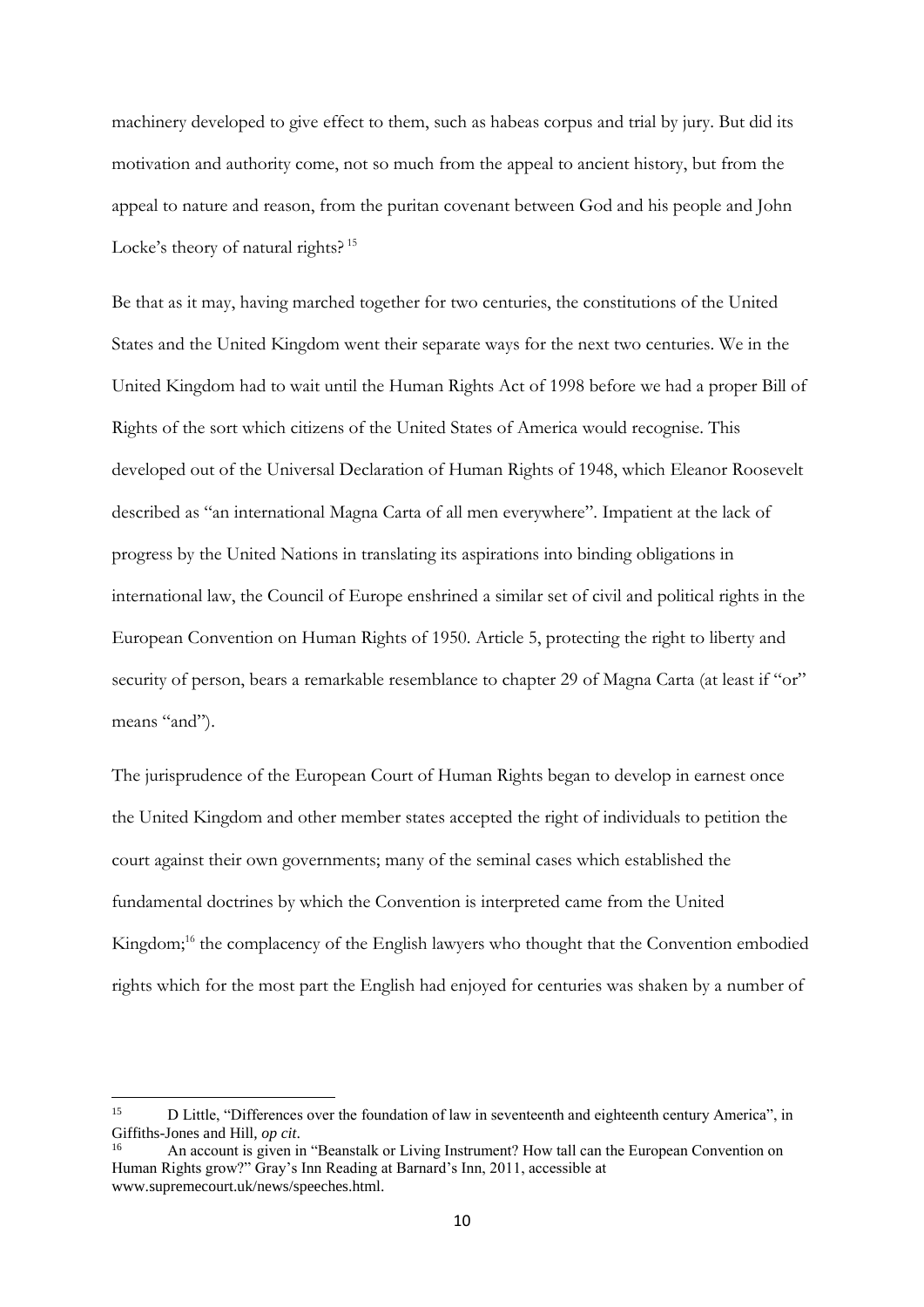adverse decisions in Strasbourg; eventually, our sovereign Parliament decided that these rights should become rights in United Kingdom law, enforceable in the United Kingdom courts.

It is still not a proper Bill of Rights in the American sense or indeed in the sense of any of the many other written Constitutions of the modern world. The UK courts do not have the power to strike down a provision in an Act of the UK Parliament which is incompatible with a Convention right. All we can do is, so far as this is possible, interpret the provision so that it is not incompatible (and a great deal can be achieved by interpretation); <sup>17</sup> or, if this is not possible, we can make a declaration of incompatibility.<sup>18</sup> Parliament then has three choices. First, it can swiftly approve a remedial Order in Council which removes the incompatibility<sup>19</sup>; this is suitable for simple cases where a single provision can easily be amended to make it fit. Second, it can pass an Act of Parliament providing a comprehensive scheme to deal with the incompatibility. Third, it can do nothing and risk the wrath of the Council of Europe. So far, all the 19 surviving declarations have been acted upon by the UK Parliament, with one exception. They have not yet brought themselves to amend the so-called "blanket ban" on sentenced prisoners voting in elections.<sup>20</sup>

Not only that, of course: what Parliament has granted, Parliament can take away. The Conservative Party manifesto before the recent election promised to "scrap the Human Rights Act and introduce a British Bill of Rights. This will break the formal link between the British courts and the European Court of Human Rights, and make our own Supreme Court the ultimate arbiter of Human Rights in the UK". However, in the Queen's speech to the new

 $17$ Human Rights Act 1998, s 3(1). This is the preferred solution, and a surprisingly flexible one: see *Ghaidan v Godin-Mendoza* [2004] UKHL 30, [2004] 2 AC 557.

<sup>&</sup>lt;sup>18</sup> Human Rights Act 1998, s 4.<br>
Human Bights Act 1998, s 10

<sup>&</sup>lt;sup>19</sup> Human Rights Act 1998, s 10.<br> **1912** Hold controver to erticle 3 of the

<sup>20</sup> Held contrary to article 3 of the First Protocol to the Convention by a Grand Chamber of the European Court of Human Rights in *Hirst v United Kingdom (No 2)* (2006) 42 EHRR 41, and declared incompatible by the Court of Session in *Smith v Scott* 2007 SC 345.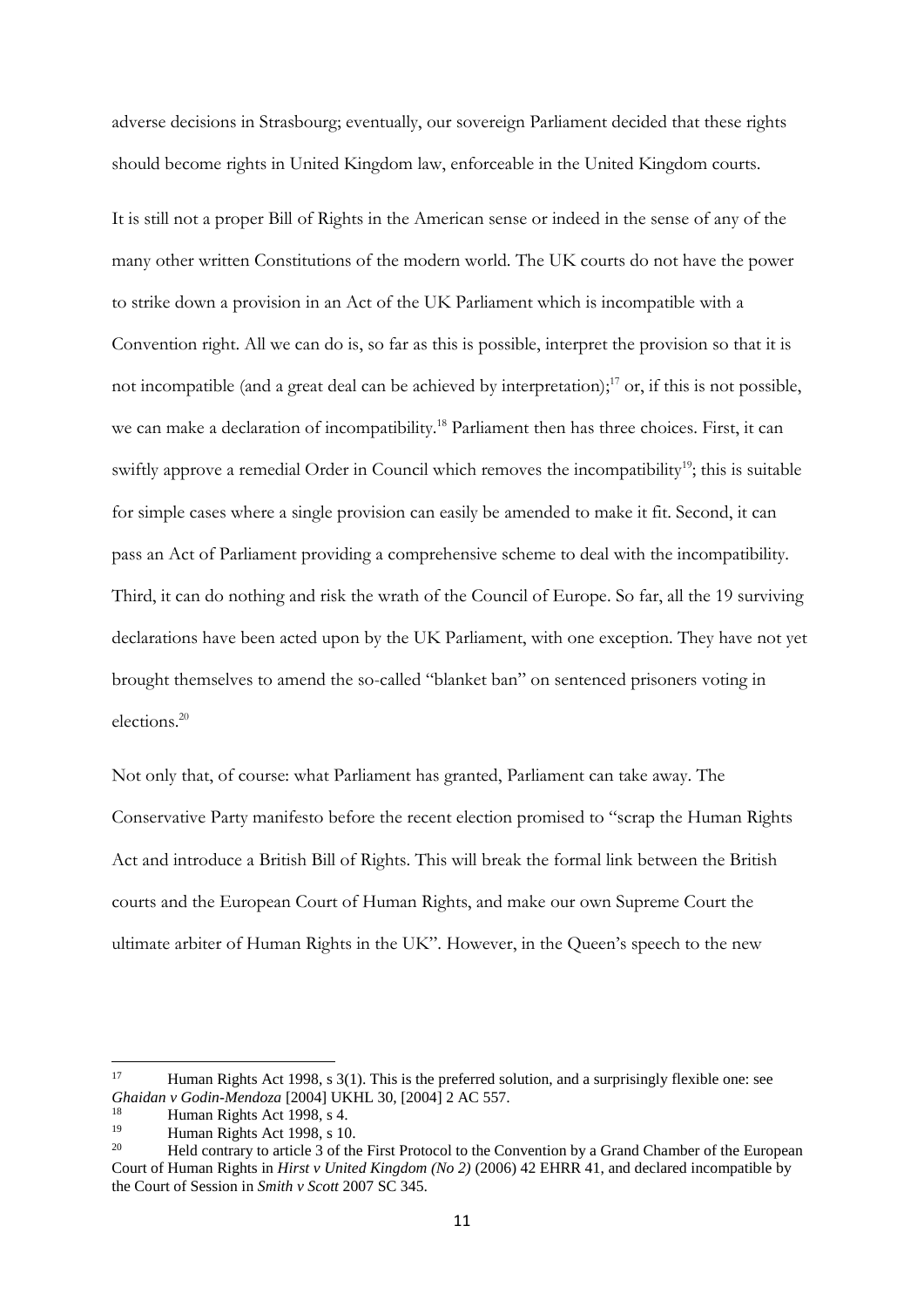Parliament, on 27 May, the new Government promised only to bring forward "proposals" for a British Bill of Rights, so we shall have to wait and see what they contain.

The Human Rights Act has given us the tools with which positively to protect fundamental rights against the organs of the state. But it has also made us think rather harder about the content of fundamental rights in the common law and to wonder about whether we too have a concept of constitutional statutes which are different from ordinary Acts of Parliament.<sup>21</sup> All of this has been taking place against a backdrop of the atrocities of 9/11 and later international developments, which have brought new challenges to the fundamental values which we associate with Magna Carta.

We in the UK tend to think that the American courts are far more conscious of Magna Carta than are we. Stivison calculated in 1991 that between 1940 and 1990 the Supreme Court of the United States had cited it in more than 60 cases.<sup>22</sup> We have found another 31 US Supreme Court cases since then, including nine in the last ten years. As far as we can discover, it has been referred to in judgments in only 24 cases before the House of Lords, the Judicial Committee of the Privy Council and the Supreme Court of the United Kingdom, but six of these are in the last ten years. Does this indicate a renewed interest in the values it embodies?

In 2003, in the Court of Appeal, Lord Justice Laws held that there is a category of constitutional statutes, including Magna Carta, but also the European Communities Act 1972, which cannot be impliedly repealed or modified by later ordinary Acts of Parliament. <sup>23</sup> Last year, in the *HS2*  case,<sup>24</sup> the Supreme Court questioned whether one constitutional statute could impliedly modify another. This was a challenge to the government's decision to gain planning consent and the

 $21$ <sup>21</sup> For an account, see "UK Constitutionalism on the March", keynote address to the Administrative Law Bar Association, 12 July 2014, accessible at www.supremecourt.uk/speeches-140712.pdf.<br>22 DV Stivison (Magna Carta in American Law'' in DV Stivison (ed), Magna Carta

<sup>22</sup> DV Stivison, "Magna Carta in American Law", in DV Stivison (ed), *Magna Carta in America* (1993) at 103.

<sup>&</sup>lt;sup>23</sup> *Thoburn v Sunderland City Council* [2003] QB 161, at para 62.<br><sup>24</sup> *R (Buckinghamshire County Council) y Secretary of State for T.* 

<sup>24</sup> *R (Buckinghamshire County Council) v Secretary of State for Transport* [2014] UKSC 3, [2014] 1 WLR 324.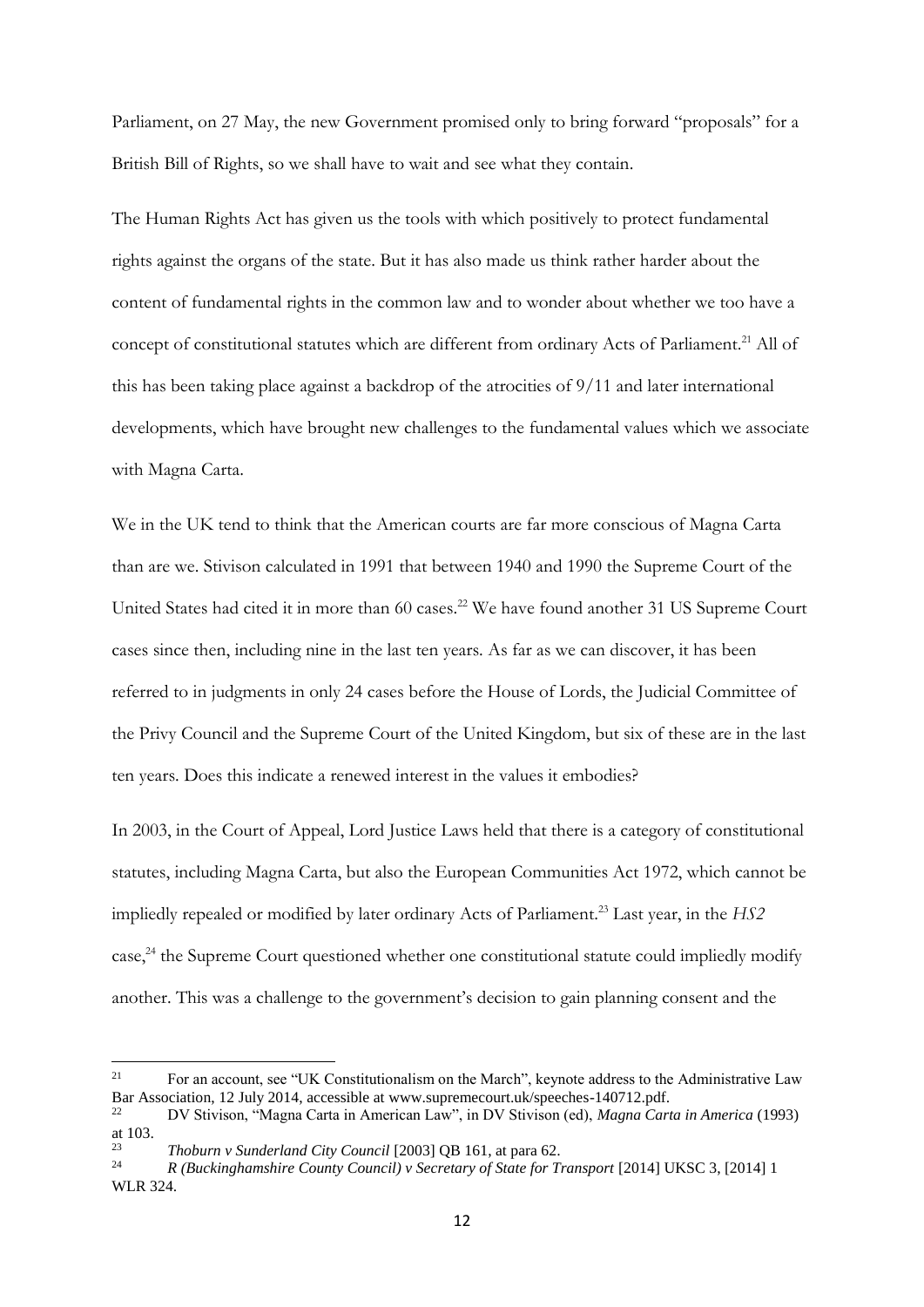necessary compulsory powers for the construction of a new high speed rail link between London and the English midlands by way of a bill before Parliament. The challengers argued that Parliamentary scrutiny would be inadequate to comply with the requirements of the European Directive on Environmental Impact Assessments, which we are obliged by the European Communities Act 1972 to observe. Until the case got to the Supreme Court, no-one had taken the point that for us to enquire into the adequacy of the parliamentary process would be contrary to article 9 of the Bill of Rights of 1689, which provides that "freedom of speech or debates or proceedings in Parliament ought not be impeached or questioned in any court or place out of Parliament". Lord Neuberger and Lord Mance, in a joint judgment with which the rest of us all agreed, referred to a number of constitutional instruments, including Magna Carta, the Petition of Right 1628 and the Bill of Rights 1689, and continued,

"It is certainly arguable that there may be fundamental principles, whether contained in other constitutional instruments or recognised at common law, of which Parliament when it passed the European Communities Act 1972 did not contemplate or authorise the abrogation."

This is heady stuff for those of us who were brought up to believe that "Parliament can make or unmake any law", although it falls well short of constitutional entrenchment.

Not only that, our courts have become more vigorous in applying the "principle of legality", by which Parliament is assumed not to have authorised the abrogation of a fundamental right by executive action unless it does so in plain language, so that any Parliamentarian would understand what was at stake and be prepared to take the political risk in agreeing to it.<sup>25</sup> Fundamental rights are not to be overridden by general or ambiguous words. This means, I

 $25$ <sup>25</sup> *R v Secretary of State for the Home Department, ex p Pierson* [1998] A 539; *R v Secretary of State for the Home Department, ex p Simms* [2002] AV 115; HM Treasury v Ahmed [2010] UKSC 5, [2010] 2 AC 534.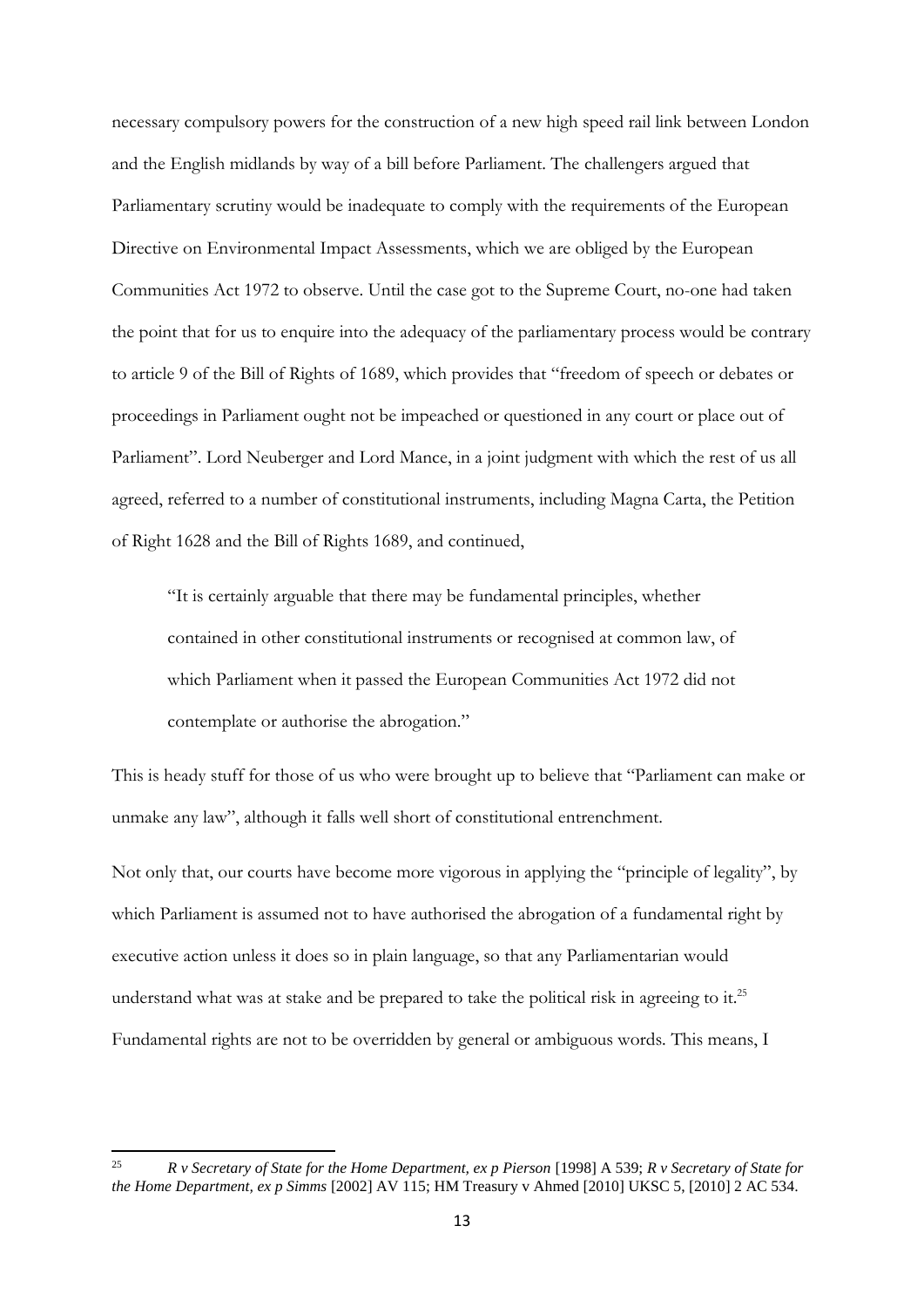think, that three of the earlier cases in which Magna Carta was mentioned in judgments in the House of Lords might have been decided differently today.

In *R v Halliday*, <sup>26</sup> during the First World War, the majority decided that the broad enabling powers in the Defence of the Realm Act 1914 permitted regulations to be made which authorised the internment of persons with "hostile origins or associations". Lord Shaw of Dunfermline disagreed. The most famous provision of Magna Carta itself could not be abrogated in this way. He poured scorn on the majority view:

"No rights, be they as ancient as Magna Carta, no laws, be they as deep as the foundations of the Constitution: all are swept aside by the generality of the power vested in the Executive to issue 'regulations'. 'Silent enim, leges inter arma.""27

Then again, during the second World War, in *Greene v Secretary of State for Home Affairs*<sup>28</sup> and the more famous *Liversidge v Anderson,<sup>29</sup>* the majority held that the Home Secretary's power to authorise detention where he had "reasonable cause to believe" that the grounds existed did not mean that he actually had to have such reasonable grounds, only that he had genuinely to think that he did. They rejected counsel's arguments that provisions which took away the fundamental rights to liberty and due process conferred by Magna Carta had to be narrowly construed. Interestingly, in his famous dissent, Lord Atkin did not refer to Magna Carta at all. He regarded it as a simple question of the meaning of words. The only authority for the view taken by the majority was Humpty Dumpty:

"When I use a word, . . . it means just what I choose it to mean, neither more nor less.' 'The question is,' said Alice, 'whether you can make words mean so

 $^{26}$  $^{26}$  [1917] AC 260.

 $27$  At p 289.

<sup>[1942]</sup> AC 284

 $1942$ ] AC 206,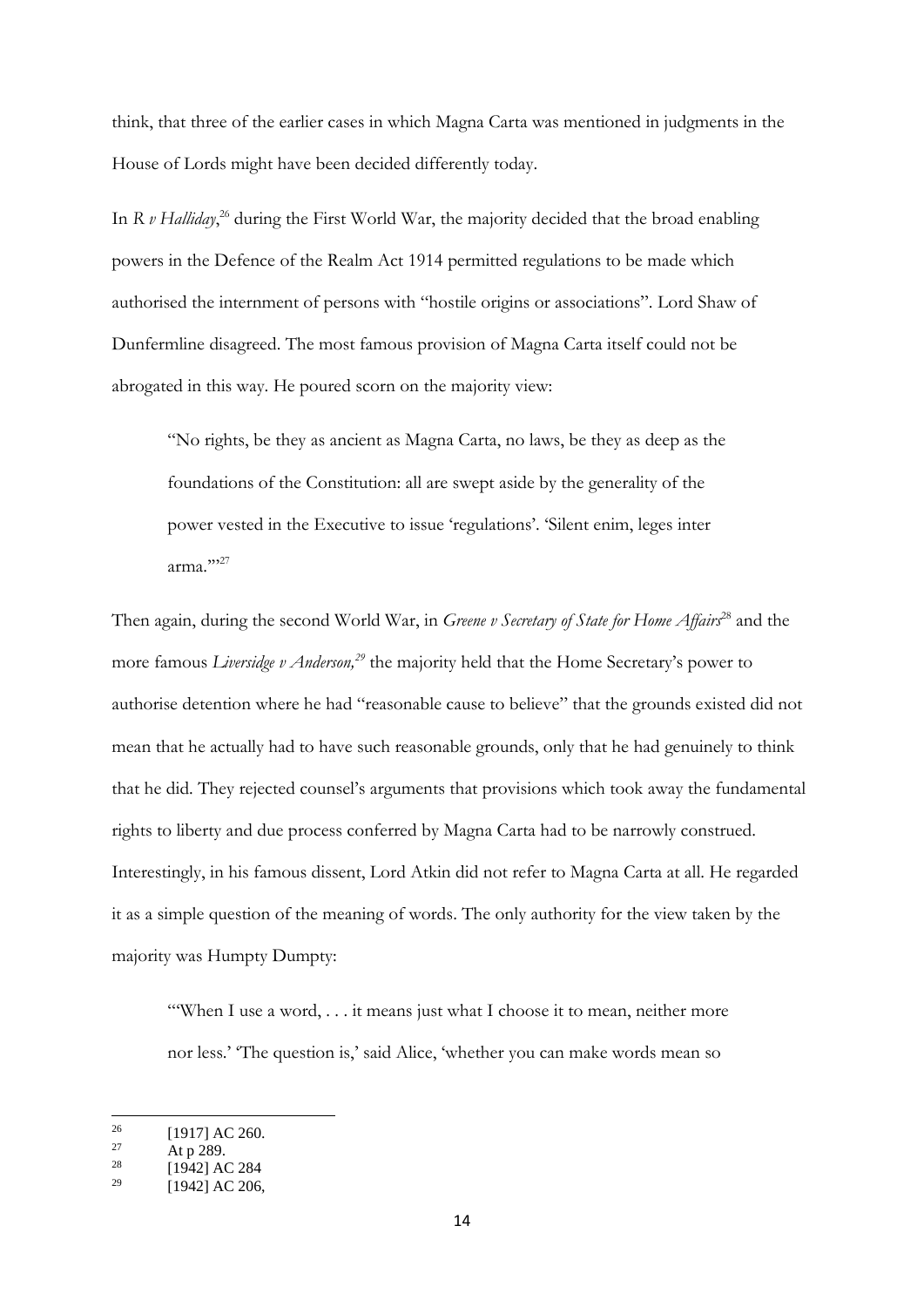many different things.' 'The question is,' said Humpty Dumpty, 'which is to be master, that's all.""30

Maybe Lord Atkin's reluctance to rely on Magna Carta had something to do with the protestations of the British Union of Fascists that these regulations put "Magna Carta in the dustbin". I do not know. These days, while I believe that we would share his view of the words themselves, we would also take the view that any legislation interfering so drastically with the liberty of the subject should be strictly construed.

The relaxed view taken by the majority of the House of Lords to the deprivation of liberty in times of war contrasts with the much stricter view taken of the deprivation of property. In both *Central Control Board (Liquor Traffic) v Cannon Brewery Co Ltd<sup>31</sup>* and *Attorney General v De Keyser's Royal Hotel*,<sup>32</sup> they contrived to find that war-time powers to requisition property had not deprived the owners of the right to compensation. Lord Parmoor in each case opined that, at least since Magna Carta, the Crown had had no prerogative power to confiscate property for its own benefit.

These days, we would have to judge such cases, not only against the fundamental principles of the common law, but also against the Human Rights Act. Derogation from its protection of the rights to liberty and to property is possible in times of war or "other emergency threatening the life of the nation", but even such derogations have to be justified. Thus in the famous *Belmarsh* case,<sup>33</sup> we held that the power given to the executive, shortly after the atrocities of  $9/11$ , to detain suspected foreign terrorists indefinitely without trial was unjustifiably discriminatory against foreigners. If there was a real need for such a measure, we had plenty of home-grown terrorists who needed it too.

 $30^{\circ}$ <sup>30</sup> Lewis Carroll, *Through the Looking Glass*, ch vi.

 $\frac{31}{32}$  [1919] AC 744.

 $\frac{32}{33}$  [1920] AC 508.

<sup>33</sup> *A v Secretary of State for the Home Department* [2004] UKHL 56, [2005] 2 AC 68.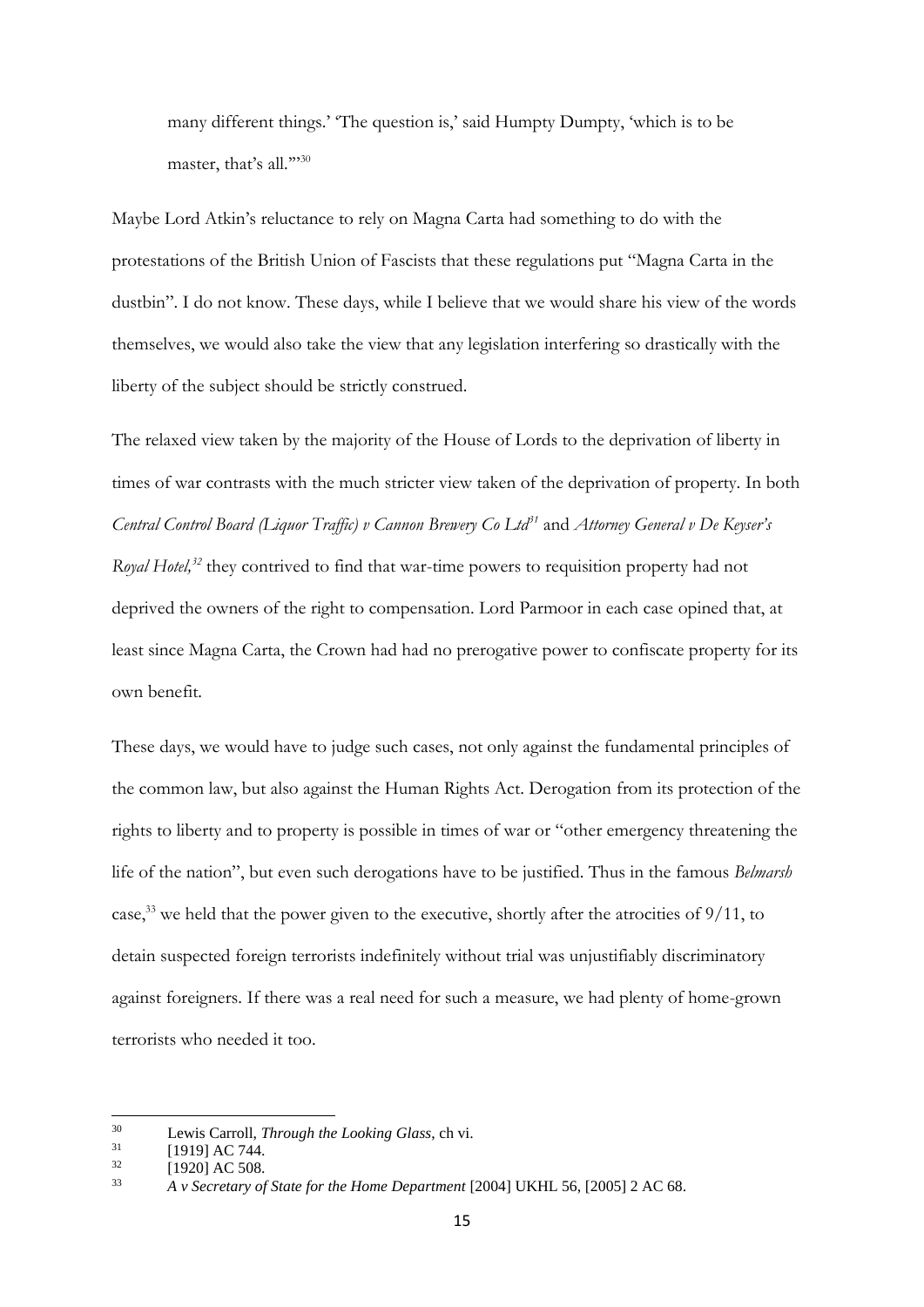I like to think that, with or without the Human Rights Act, we would have reached the same conclusion as the majority of your Supreme Court in the most famous of those nine recent cases in which Magna Carta has been cited in that court, *Boumediene v Bush*. <sup>34</sup> Under the Human Rights Act, it would have been easy. The Act governs the actions of the British authorities wherever they are in the world. The Convention rights protect "everyone", alien or citizen, who is "within the jurisdiction" of the United Kingdom. Those who are detained by the British authorities are undoubtedly within its jurisdiction.<sup>35</sup> Article 5 of the Convention therefore applies. Not only must there be good grounds for detaining them but the existence of these grounds must be proved before an independent and impartial tribunal established by law.

Without the Human Right Act, it would have been a little more complicated. But aliens are undoubtedly entitled to apply for habeas corpus, just as the slave Somerset, a "negro of Africa", successfully did in 1772.<sup>36</sup> The test of whether the writ will run against the British authorities is whether they have sufficient control over the person detained.<sup>37</sup> We recently held that this test was satisfied in the case of a Pakistani man detained by the British authorities in Iraq but handed over to the American authorities who then transferred him to Bhagwan in breach of the memorandum of understanding between our two countries.<sup>38</sup> Two of us were not satisfied with the Government's return to the writ, and thought that it should have pushed harder for answers from your government, but that is another story. The point is that habeas corpus would undoubtedly have run against the British authorities detaining an alien in a British detention centre on foreign territory. The question would then be whether they had any legal right to do so.

 $34$  $\frac{34}{35}$  128 S Ct 2229 (2008).

<sup>35</sup> *R (Al-Skeini) v Secretary of State for Defence* [2007] UKHL 26, [2008] 1 AC 153.

<sup>36</sup> *Somerset v Stewart* (1772) 98 ER 499.

<sup>37</sup> *Secretary of State for Home Affairs v O'Brien* [1923] 2 KB 361.

<sup>38</sup> *Rahmatullah v Secretary of State for Foreign and Commonwealth Affairs* [2012] UKSC 48, [2013] 1 AC 614.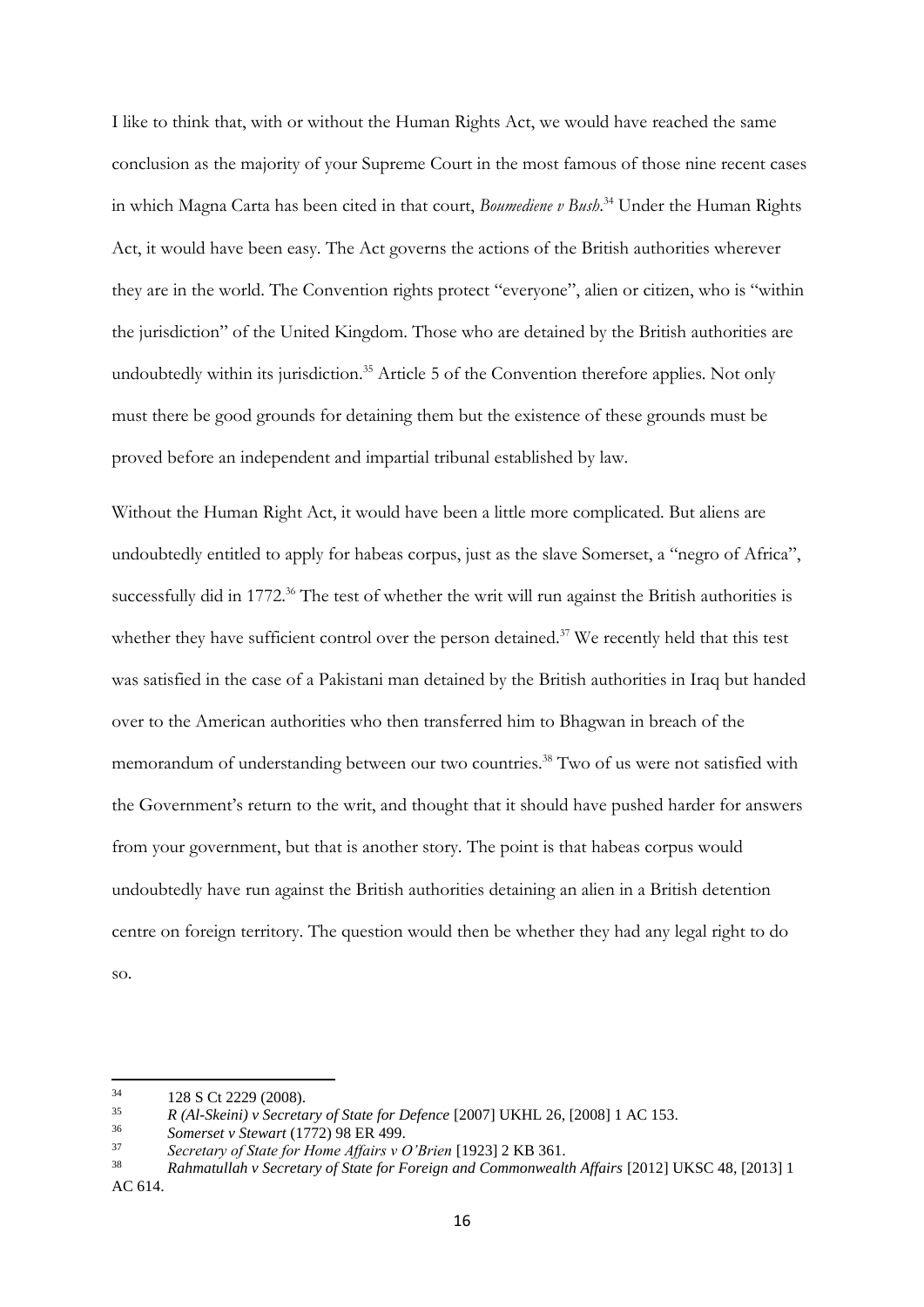These are the sorts of cases in which Magna Carta is mentioned, but more as a value underpinning later laws than as a surviving rule of law in itself. But we have had one case recently in which it might have made a difference.<sup>39</sup> This concerns the sorry tale of Diego Garcia. Diego Garcia is the largest island in the Chagos archipelago in the Indian Ocean. The islands were a dependency of Mauritius which was ceded to Britain by the French in 1814. In the 1960s the United Kingdom and the United States negotiated to make the islands available to the United States for a military base on Diego Garcia. For this purpose it was necessary both to sever the islands from their dependency on Mauritius (which might soon become independent and possibly non-aligned) and to remove the local Chagossian population. So, by Order in Council under the royal prerogative, without any need for Parliamentary approval, the British Government created a separate colony known as the British Indian Ocean Territory (BIOT). In 1971, when the United States wanted to move in, the Commissioner of the BIOT made an Immigration Ordinance which prohibited anyone from entering or remaining on the territory without a permit. This was part of a "legal façade" constructed by the British government to deny that there was any indigenous population, for fear that their obligations towards a non-selfgoverning territory under article 73 of the United Nations Charter would be used to prevent the construction of the base on Diego Garcia. The local population were moved out, mainly to Mauritius and the Seychelles, with "a callous disregard of their interests".<sup>40</sup>

Many years later, one of the islanders, Mr Bancoult, brought judicial review proceedings in England to quash the Immigration Ordinance on the ground that the Commissioner's power to legislate for the "peace, order and good government" of the territory did not include a power to expel all its inhabitants. In 2001, he succeeded.<sup>41</sup> The Government decided to accept this decision and investigate the feasibility of the islanders returning to the outer islands. In 2004,

<sup>39</sup> <sup>39</sup> *R (Bancoult) v Secretary of State for Foreign and Commonwealth Affairs (No 2)* [2008] UKHL 61, [2009] 1 AC 453.

<sup>40</sup> Lord Hoffmann at para 10.

<sup>41</sup> *R (Bancoult) v Secretary of State for Foreign and Commonwealth Affairs* [2001] QB 1067.